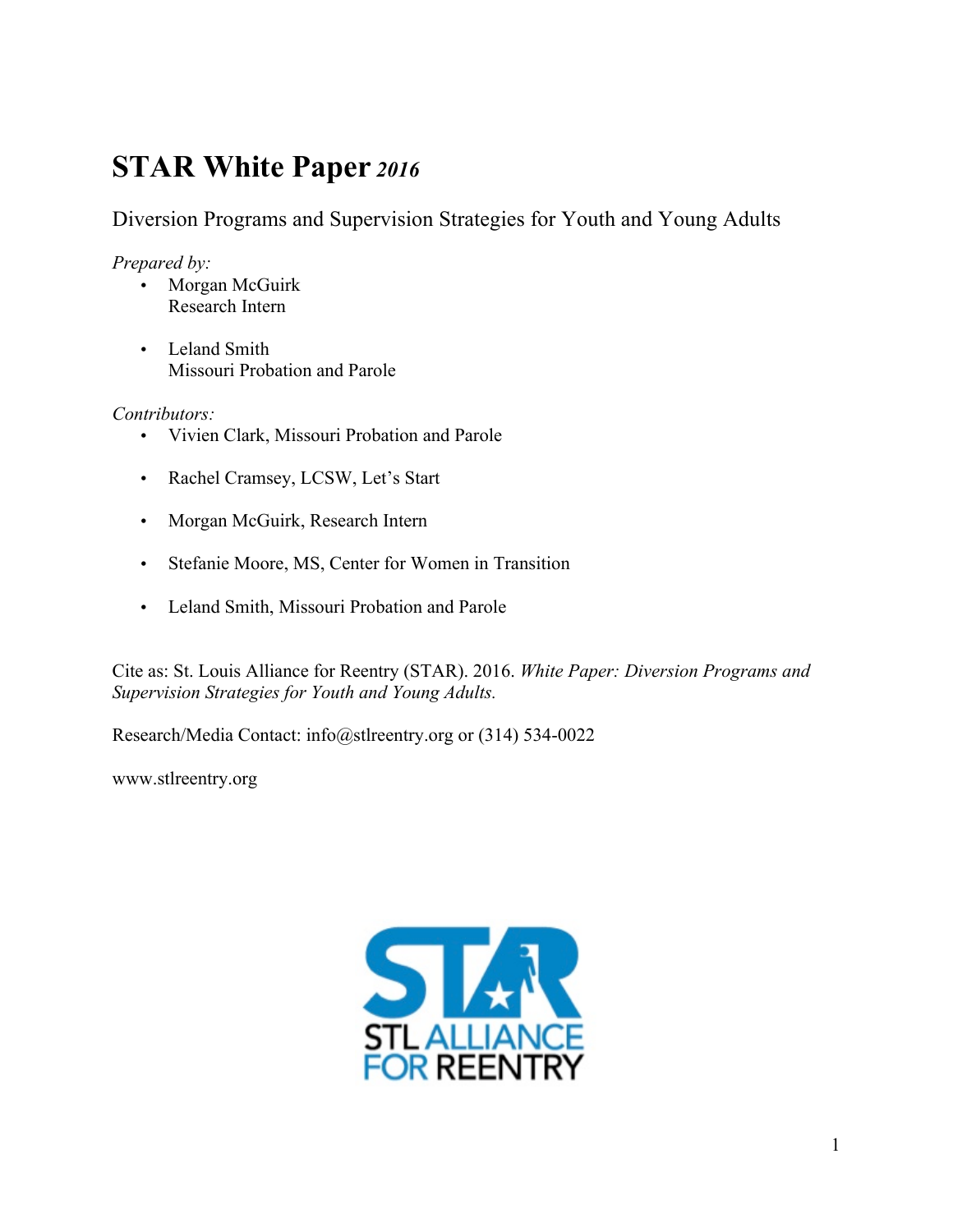

### **Diversion Programs and Supervision Strategies for Youth and Young Adults**

Our previous paper provided an overview of youth and young adults involved in criminal activity, with emphasis on identifying common demographic and risk factors for ages 16 to 24. Incarceration and arrest information highlighted the challenge in effectively supervising clients falling within this age range. Within Juvenile Court, Adult Supervision, schools, and the community, alternative diversion and supervision methods are used to address client needs, promote public safety, and ensure that the client becomes and stays a positive member of the community. As diversion programs and supervision strategies are methods in achieving this goal, this paper highlights some of the programs and strategies utilized within the St. Louis area for both youth and young adults.

## Youth Programs and Strategies

A variety of programs and strategies are available specifically for youth within the St. Louis area. The focus of these is either preventative, before youth enter the criminal justice system to avoid potential future encounters, or for restorative purposes, after being introduced to the system to set the individual on a more positive track.

# **Juvenile Drug Court (JDC)**<br>  $\circ$  Created under the direction

- Created under the direction of the Drug Court, this is a voluntary diversion program to assist youth (ages 12 to 16 years and 5 months) from stopping the use of drugs. The participants have previously been charged with a non-violent delinquency offense, have an alcohol or other drug abuse problem, and want help.
- o The program teaches youth better ways to cope with the struggles and fears in their everyday lives through regular court appearances, drug testing, group and individual counseling, attendance at self-help meetings (i.e. Narcotics Anonymous, Alcoholics Anonymous or Marijuana Anonymous), and requiring regular school attendance.
- $\circ$  A participant successfully graduating from the program has his or her law violation discharged. A participant who fails to comply with the program requirements faces sanctions, or his or her termination, including a probation violation filed with the court.<sup>1,2</sup>

| Year | Recidivated within 1 year<br>Graduated |     |  |
|------|----------------------------------------|-----|--|
|      |                                        |     |  |
| 2010 | 36%                                    | 20% |  |
| 2011 | 43%                                    | 17% |  |
| 2012 | 13%                                    | 38% |  |
| 2013 | 46%                                    | 15% |  |
| 2014 | $16\%$                                 | 16% |  |

o Below is success and recidivism rates for all youth who participated in the program:<sup>3</sup>

<sup>&</sup>lt;sup>1</sup> Lauretta Coleman, e-mail message to author, April 21, 2016.

<sup>&</sup>lt;sup>2</sup> Dimitri Gay, "St. Louis City Juvenile Drug Court Handbook" (St. Louis City Juvenile Drug Court, 2006).<br><sup>3</sup> Ken Mayo, Grants, Research, and Special Programs Family Court-Juvenile Division of Missouri Courts, May 17,

<sup>2016.</sup>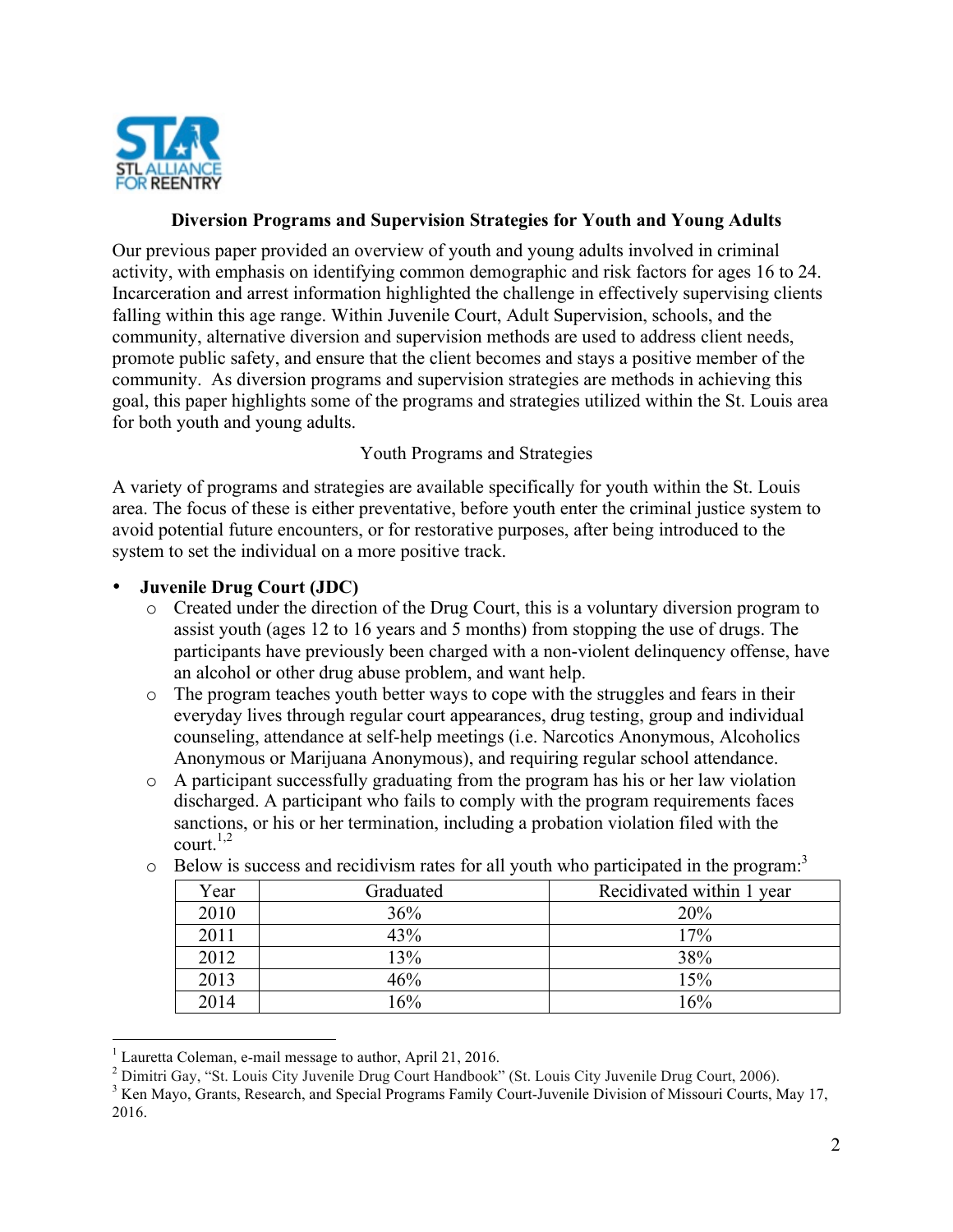## • **Alternative School Interventions**

- o Unlike typical school interventions that rely primarily on school and state officials, restorative solutions focus on the inclusion of all involved parties to find "solutions that promote repair, reconciliation and the rebuilding of relationships."<sup>4</sup> The goal is to create a climate that promotes healthy relationships, community building, and the development of social-emotional understanding and skills.
- o Restorative Justice Circles inside of the classroom include problem solving, community building, fostering student-teacher relationships, and allowing for fair, respectful dialogue to establish classroom values.
- o Restorative Justice Circles outside of the classroom may include conferences with administrators, peer juries, or more intense interventions like suspensions or expulsions.<sup>5</sup>
- o Limited data on Restorative Justice programs in St. Louis is available; however, for the City of St. Louis, suspension severity has decreased by 27% in schools using Restorative Justice Circles and restorative discipline.<sup>6</sup>
- o Similar to the school intervention program in St. Louis, a school based intervention program found in the Los Angeles Unified School District has promising results as shown in the decrease in the number of student suspensions and expulsions:
	- § The number of student days lost to suspension decreased by **92%** from **74,765** days in the 2007-2008 school year to **6,221** in the 2014-2015 school year.
	- § The number of expulsions decreased by almost **50%** from **141** in the 2011-2012 school year to 77 in the 2014-2015 school year.<sup>7</sup>

 $^4$  Center for Restorative Justice, 2011.<br>
<sup>5</sup> T. Bruntmyer, "Integrating Restorative Practices in a SW-PBS System: Can we reduce the need for suspension?" Missouri Schoolwide Positive Behavior Support, last modified 2014, http://pbismissouri.org.<br><sup>6</sup> Mara Schiff, "Restorative Practices: Applying Restorative Justice Practices in the Juvenile Justice and Education

Systems" (presentation, Technical Assistance Partnership Webinar, April 10, 2013).

http://www.tapartnership.org/events/webinars/webinarArchives/presentationSlides/20130410\_RestorativePracticesP PT\_QC\_SL.pdf. 7 "Restorative Justice," *Center for Conflict Resolution*, accessed May 24, 2016, http://ccrkc.org/restorative-justice/.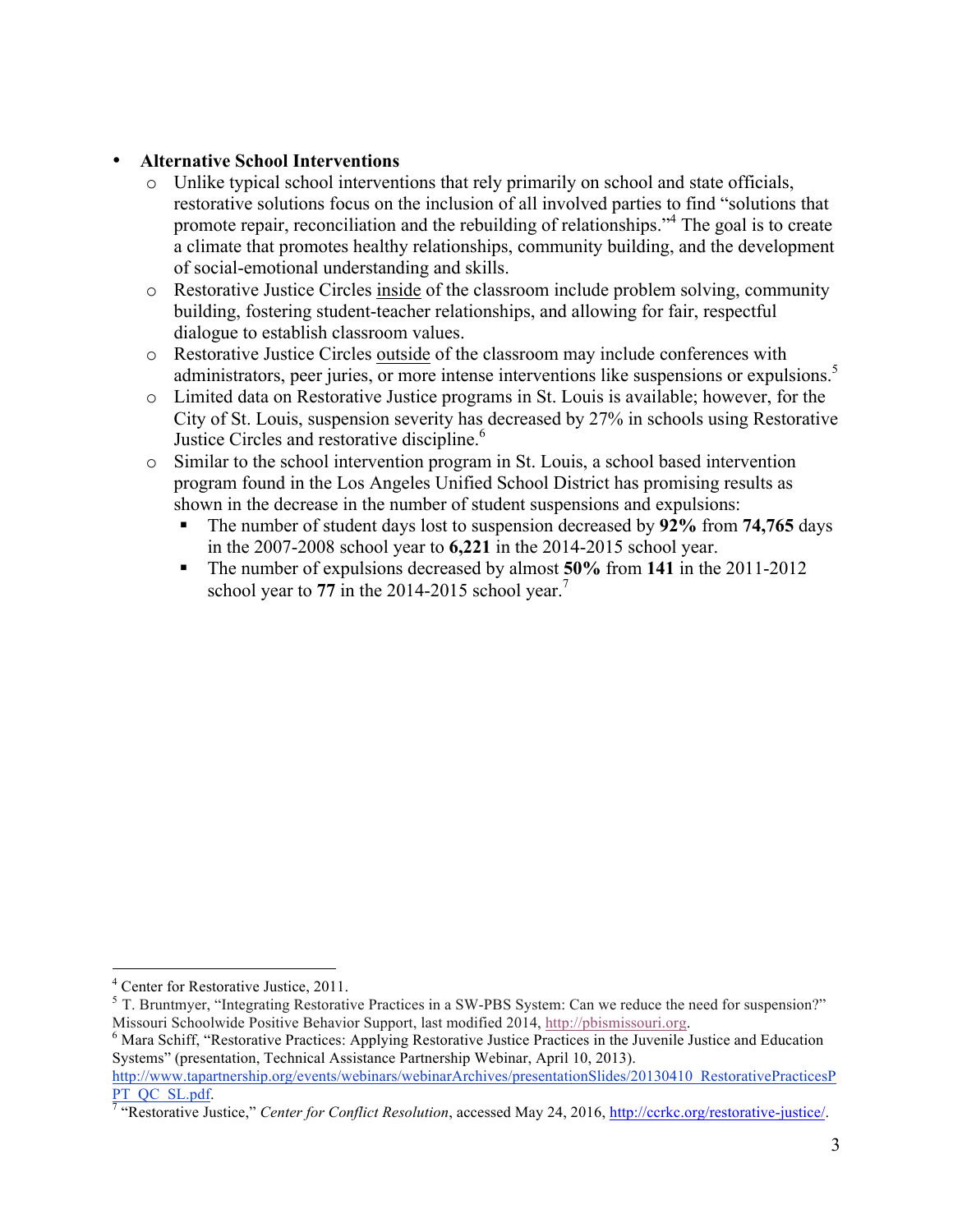| <b>Example School-Based Restorative Justice Model:</b> 8 |                                                                                    |                                                                |                           |                                         |
|----------------------------------------------------------|------------------------------------------------------------------------------------|----------------------------------------------------------------|---------------------------|-----------------------------------------|
|                                                          | <b>Structure</b>                                                                   | <b>Application</b>                                             | <b>Duration</b>           | <b>Outcomes</b>                         |
| Peer<br><b>Mediation</b>                                 | Small, informal group of affected<br>parties with trained facilitator              | Healing<br>discipline                                          | Minimal                   | Informal resolution                     |
| Peer/<br><b>Accountability</b><br><b>Boards</b>          | Trained facilitator with 5-6 board<br>members and wrongdoer/<br>referred party     | Consensual<br>approval of case<br>plan                         | Moderate                  | Signed agreement<br>by all participants |
| Conferencing                                             | Trained facilitator with 5-10<br>affected parties                                  | Healing dialogue<br>and consensual<br>approval of case<br>plan | Moderate                  | Signed agreement<br>by all participants |
| <b>Circles</b>                                           | Trained facilitator with more<br>than 10 affected parties and<br>community members | Healing dialogue                                               | Minimal to<br>significant | Verbal agreement<br>by all participants |

## • **Innovative Career Academy (ICA)**

- o The St. Louis Public Schools, MERS Goodwill, and the St. Louis City Family Court Juvenile Division work in collaboration to serve at-risk youth between the ages of 10 to 18 in a manner that recognizes and responds to risk factors in the community that may otherwise negatively impact youths' lives.<sup>9</sup>
- o The ICA is the first community partnership school in the country to be overseen by a judge and is designed as a one-stop service center through three student tiers:
	- St. Louis Public School youth who have been suspended
	- MERS students attempting to get their GED and a job
	- § Division of Youth Services youth expelled under the Safe Schools Act
- o The school attempts to educate the students on life skills and making better decisions. Days at ICA are deliberately long, from 9 a.m. until at least 6:30 p.m., as most offenses in St. Louis City occur between 3 p.m. and 9 p.m.
- o 75-80% of students enrolled in the program report better grades and behavior. Additionally, the ICA has been recognized as an award winning school and in total, over 45 community agencies have partnered with the ICA. $^{10}$

<sup>&</sup>lt;sup>8</sup> See note 5 above.

<sup>9</sup> Innovative Concept Academy, retrieved June 14, 2016, http://www.innovativeconceptacademy.com/mission. <sup>10</sup> Jeannette Cooperman, "Tough Kids Turning," *St. Louis Magazine*, August 3, 2010, https://www.stlmag.com/Innovative-Concept-Video-Documentary/.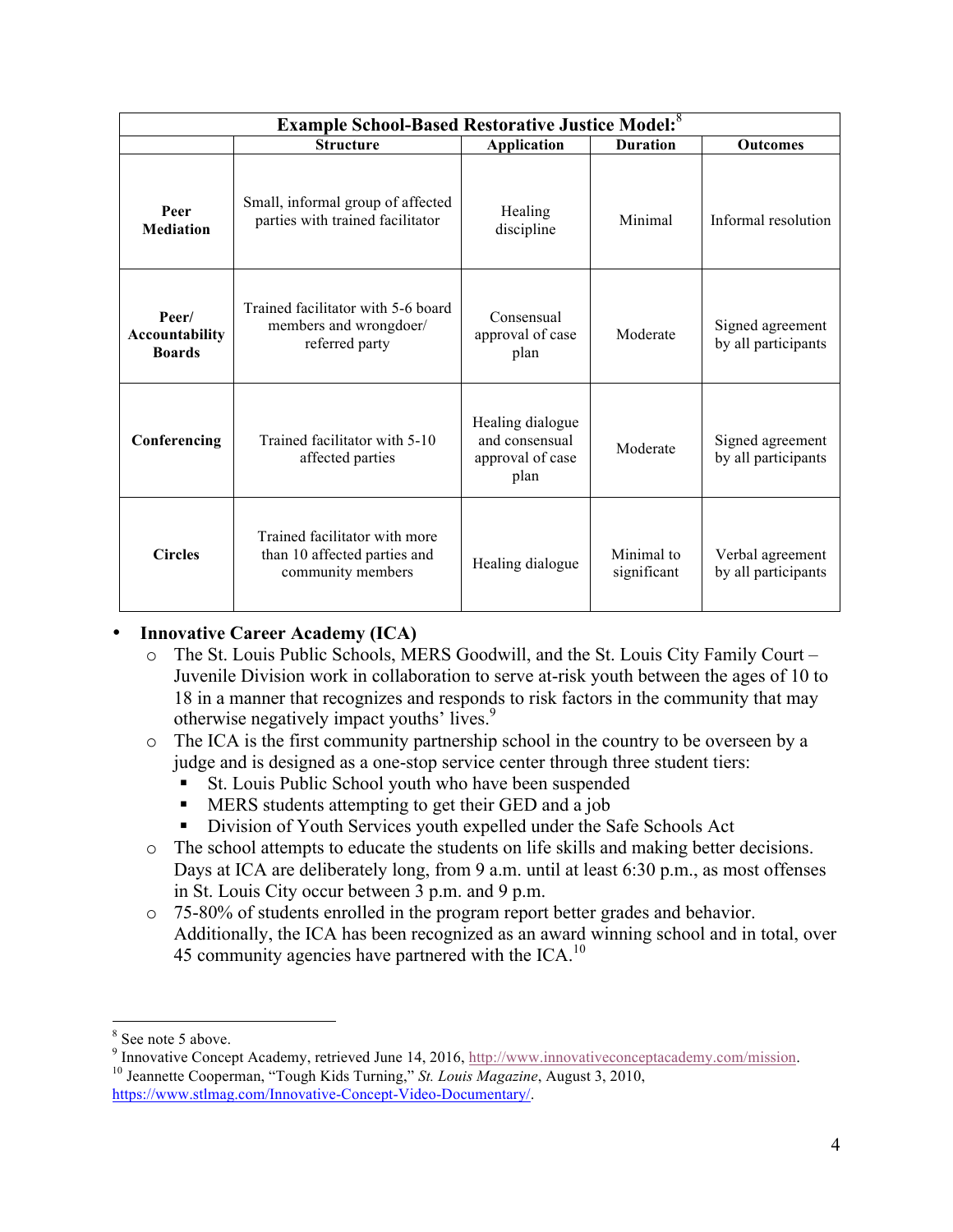## St. Louis Area Police Initiatives

Both the St. Louis City and County Police Departments have implemented initiatives in the hopes of having a positive impact on the relationship between law enforcement and young residents, as well as reduce the number of youth in the criminal justice system.

St. Louis City PD initiatives:

- **Gang Resistance Education and Training Program (GREAT)**
	- o Used as an early intervention tool aimed at assisting elementary and middle school children, this program focuses on developing more positive relationships between youth and law enforcement through school-based education. Also, the program seeks to deter vouth from gang activity.<sup>11,12</sup>
- **Students Talk it Over with Police (STOP)**
	- o Implemented in St. Louis after first being executed in Milwaukee, Wisconsin, this program seeks to decrease the risks of "initial volatile interactions" between youth and police officers.<sup>13,14</sup>
	- o Students who participate are given a pre- and post-test to gauge differences in opinions of police officers and also to measure feelings of safety in the company of police officers. <sup>15</sup> As this is a new initiative, the data is still being collected.

St. Louis County PD initiatives:

- **Community Mental Health Liaison (CMHL)**
	- o Clients are referred to CMHLs by law enforcement and the courts to support these individuals by connecting them to community resources and facilitating treatment as needed for up to 30 days.<sup>16</sup> Since the program's inception over 17,000 referrals have been made to across Missouri.<sup>17</sup>

## • **Crisis Intervention Team (CIT)**

- o Trained officers in this program aim to divert youth and young adults away from entering the criminal justice system.
- o The officers deliver "positive law enforcement crisis intervention service to people with mental illness in the St. Louis area<sup>"18</sup> through collaboration with the area's mental health services.<sup>19</sup>

<sup>&</sup>lt;sup>11</sup> G.R.E.A.T. Gang Resistance Education and Training, retrieved April 21, 2016,  $\frac{http://www.sImpd.org/great.shtml}{http://www.sImpd.org/great.shtml}$ .<br><sup>12</sup> Lt. P. Johnson, personal communication, April 21, 2016.<br><sup>13</sup> Ibid.<br><sup>14</sup> 2015 S.T.O.P. Awards, retrieved

health-liasion/cvzg.<br><sup>17</sup> C. Patterson, personal communication, April 21, 2016.<br><sup>18</sup> St. Louis Area Crisis Intervention Team (CIT), retrieved April 15, 2016.

http://stlouisco.com/LawandPublicSafety/CrisisInterventionTeam.<br><sup>19</sup> J. Romo, personal communication, April 21, 2016.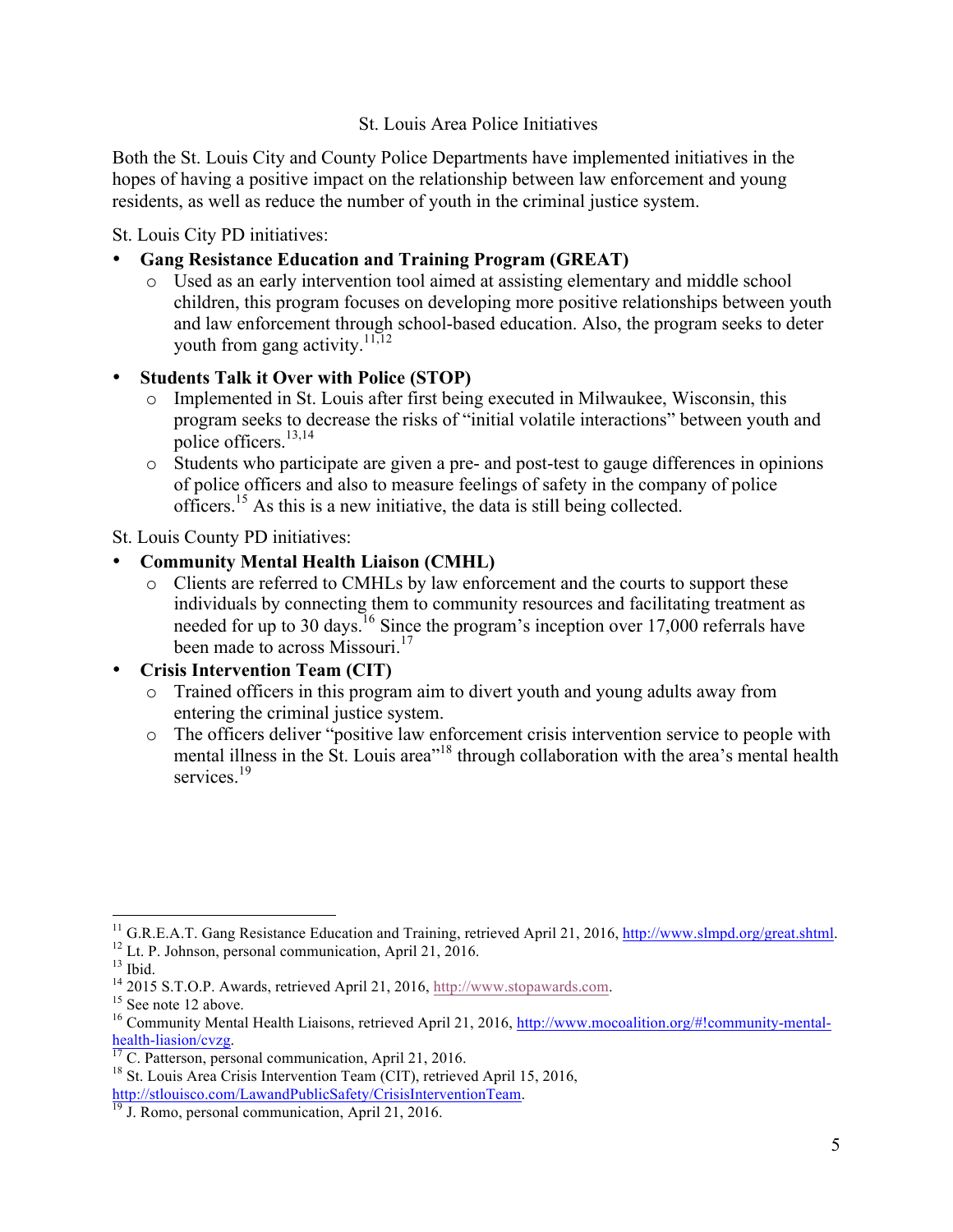## Young Adult Programs and Strategies

There are a number of strategies and programs available in the St. Louis area for adults. While many of these are not exclusive to young adults, young adults are often referred to these programs based upon the assessment of each individual's risk factors and needs.

## • **Pathway to Change**

- o This management approach is utilized by the Missouri Department of Corrections and is offered at every field supervision district within the St. Louis area. Any individual under the supervision of Probation and Parole is able to partake. The curriculum focuses on building cognitive skills by addressing issues related to criminal behavior and recidivism.
- o Recidivism rate after 2 years for clients for those who successfully completed Pathway to Change compared to those clients who were terminated for non-attendance or did not complete the program for other reasons:<sup>20</sup>

| Completion of Program | Non-Completion of Program |
|-----------------------|---------------------------|
| 5.8%                  |                           |

## • **Day Report Programs**

- o This supervision enhancement program is designed to address the needs of those who have demonstrated an inability to successfully function with less supervision and is in need of additional structure.
- o A specific personalized plan is developed for each individual addressing his or her unique needs. This includes daily contact provided through a "clearinghouse" or "service center" for a variety of services and referrals to community resources. Probation and Parole currently offers this program at two locations in the St. Louis area.
- $\circ$  Recidivism rate after 2 years for clients for clients who completed the program compared to those who were terminated or failed to complete program requirements: 21

| Completion of Program | Non-Completion of Program |
|-----------------------|---------------------------|
| $5\%$                 | 37 3%                     |

## • **Community Partnership for Restoration (CPR) and Gang CPR**

- o CPR is an intensive substance abuse treatment-based supervision strategy that provides treatment and community reentry-based services for clients who are actively abusing drugs and/or alcohol.
- o CPR also has a specialized track for St. Louis City gang members called Gang CPR, devised through the collaborative efforts of the St. Louis City Circuit Attorney's Office and Police Department, and the Missouri Board of Probation and Parole.
	- Participants are documented gang members or gang associates with prevailing issues such as ongoing criminal activity, antisocial thinking and values, weak family/supportive significant other ties, educational/vocational deficits, and substance abuse.

<sup>&</sup>lt;sup>20</sup> "Eastern Region Community Corrections Intervention Report," Missouri Board of Probation and Parole, March 2015.

 $21$  Ibid.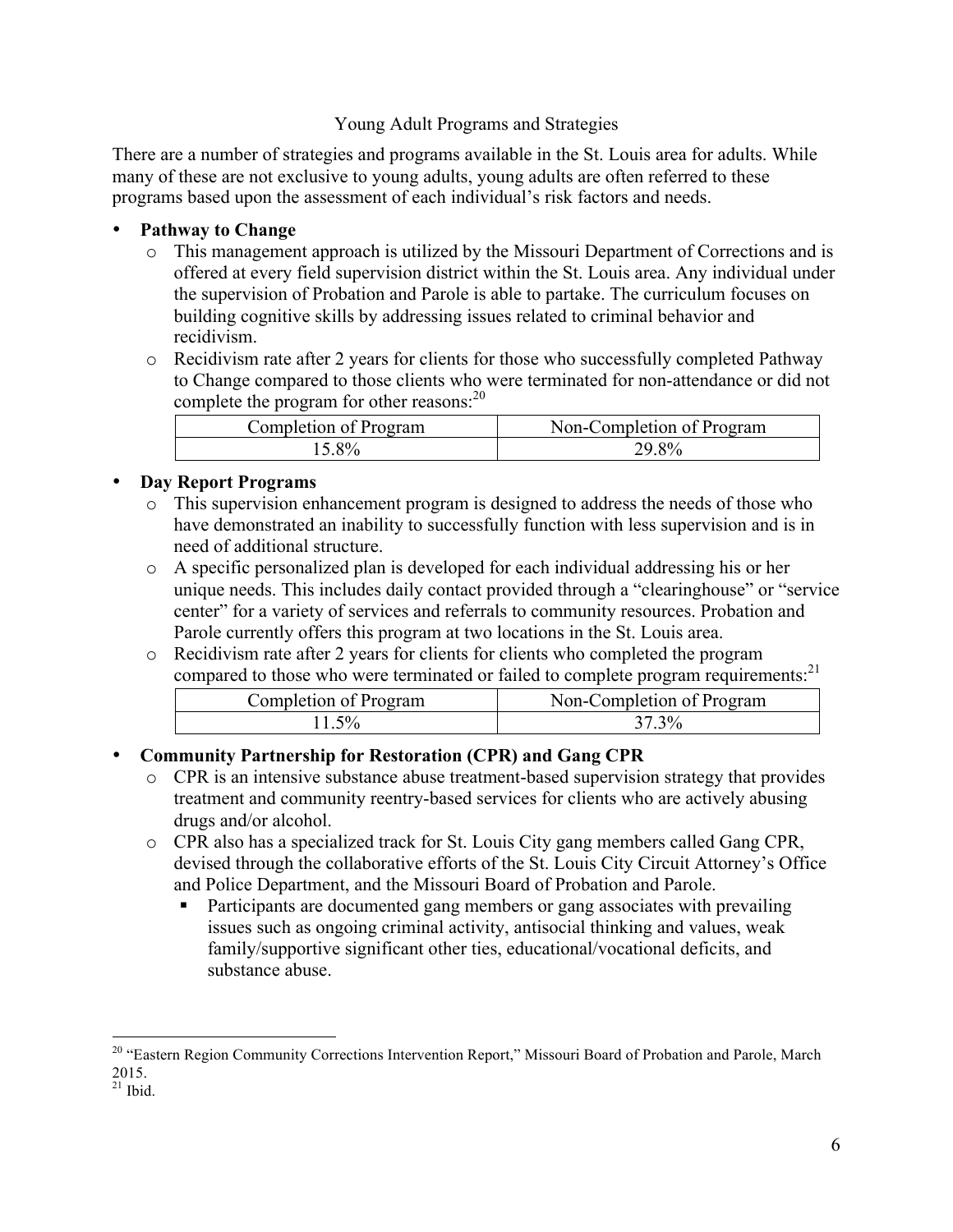o Recidivism rates after 2 years for CPR or Gang CPR clients for those who successfully completed the program compared to those clients who were terminated or failed to meet program requirements:<sup>22</sup>

| Completion of Program | Non-Completion of Program |
|-----------------------|---------------------------|
|                       | 53.4%                     |

## • **St. Louis County Choices Program**

- o This substance abuse recovery program is operated by the St. Louis County Department of Justice Services (DJS). Participants commonly enter this program for probation violations, stealing, and burglary offenses, and are under the age of 25 with 26.3% of the 183 clients in 2014 under this age.
- o The program offers a 90-day treatment program housed in St. Louis County Justice Center that incorporates individual and group therapy, psycho-educational groups, 12 step recovery programming, relapse prevention therapy, psychopharmacology, and aftercare services in addition to a variety of other services.<sup>23</sup>
- o For 2014, out of 196 individuals admitted to the program, 190 successfully completed it. Moreover for that year, the following depicts the success rates for clients who completed the program the previous year: $^{24}$

| Remained on Probation                              | 76.6%    |
|----------------------------------------------------|----------|
| Completed Probation                                | $10.5\%$ |
| Not Arrested in 1 <sup>st</sup> Year of Completion | 78.4%    |
| Unsuccessful Completion of Probation               | $12.9\%$ |

## • **Felony Redirect Program for St. Louis City**

- o This post-plea/deferred sentencing diversion program is designed to allow individuals with nonviolent felonies and little or no criminal history to accept responsibility of his or her actions and enter an intensive course of supervision.
- o With sentencing deferred for at least one year while enrolled, the participants appear regularly before the Redirect Program Judge and are required to successfully complete all directives set by the Judge and the Probation Officer.
- o Since coming into effect in July 2015, the initial results have been promising as only one participant has been terminated from the program. $^{25}$

## • **SAIL (Sentencing Alternatives Improving Lives) Program**

- o Designed as an alternative to prison, this court-supervised, therapeutic justice program began in March 2015 by assisting participants with developing the necessary skills to live crime and drug free lives.
- o Three phases comprise this program:
	- **1. Assessment & Intensive Supervision** Participants identify problems and set personal goals.

<sup>&</sup>lt;sup>22</sup> Ibid.<br><sup>23</sup> "An Evaluation of the 16<sup>th</sup> Year of Choices, a Substance Abuse Recovery Program operated by the St. Louis County Department of Justice Services," St. Louis County Department of Justice Services, August 2014, 13,18.<br><sup>24</sup> Ibid., 36.<br><sup>25</sup> Todd Schwent, District Administrator Missouri Board of Probation and Parole, personal commun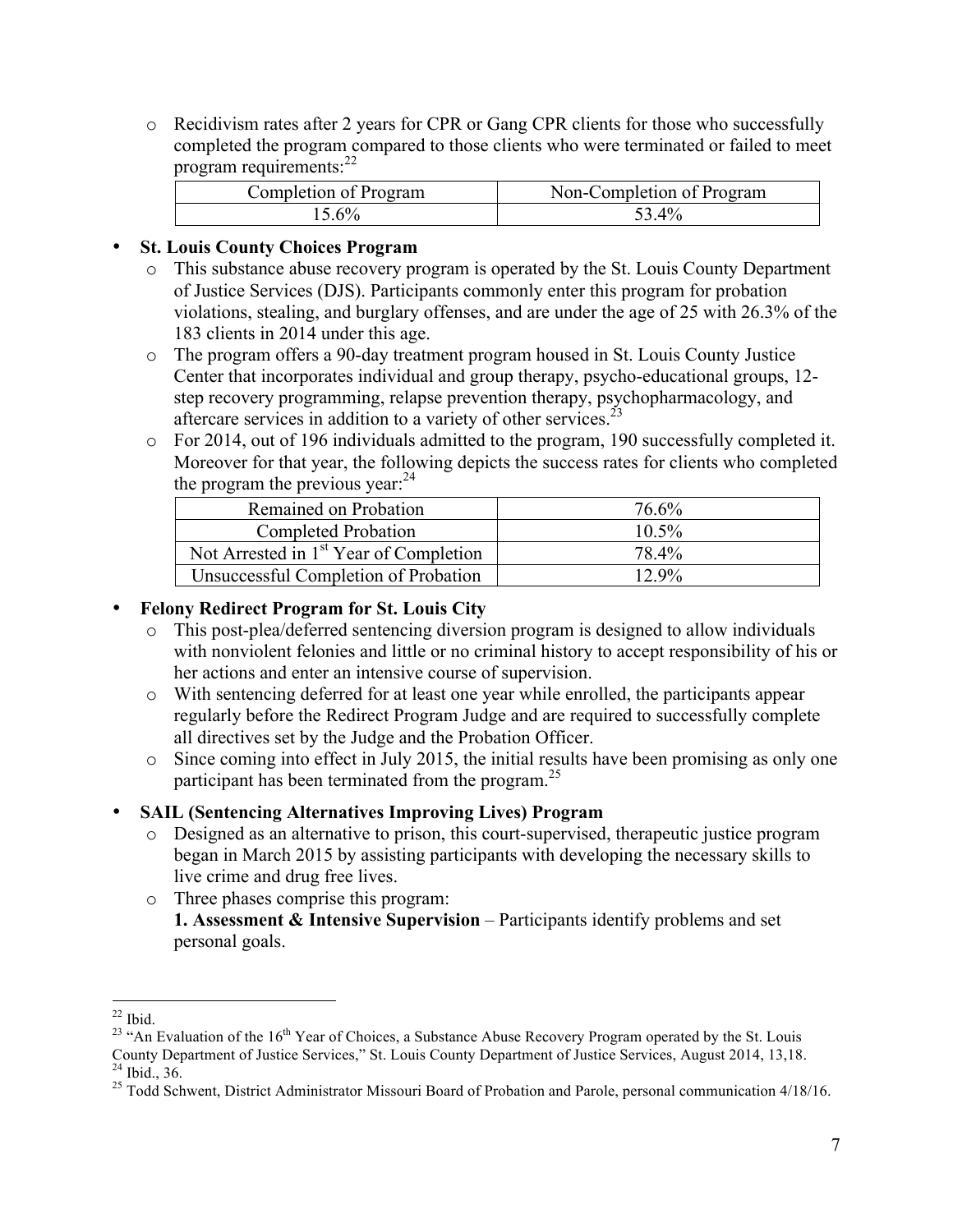**2. Primary Treatment/Learning Stability** – Participants continue to secure resources for necessary growth by developing support to include family, friends, and community members.

**3. Healthy Life Maintenance & Beginning Transition to Community** – Participants develop post-graduation plans including a support plan and a school/work plan. Additionally, they must demonstrate six months of sobriety and produce a final reflection essay.<sup>26</sup>

- o As this is a new program, it is just now seeing results from its first year from the eight participants initially selected:
	- Two participants dropped out by terminating themselves and were sent to prison.
	- Two are still working through the program.
	- Four participants successfully graduated as of March 24, 2016, having their guilty pleas withdrawn and drug charges dismissed. Each participant told the judge they were now working or in school, bettering relationships with their families, and had completed treatment programs to maintain their sobriety.
- $\circ$  Currently there are five new participants beginning the 12 to 18 month program.<sup>27</sup>

## Conclusion

Since no diversion program or supervision strategy can successfully change all youth and young adults, the programs and strategies must be diversified to suit each client's needs. As exhibited above, the initiatives are executed in a variety of ways including court-based, school-based, and law enforcement-based implementations. With the goal of these implementations to reduce recidivism and divert youth and young adults away from future involvement in criminal activity, there continues to be a need to find the best ways to help these individuals succeed. Regarding this issue, the next white paper will identify the best practices currently used across the nation when working with criminally involved youth and young adults.

<sup>&</sup>lt;sup>26</sup> "SAIL (Sentencing Alternatives Improving Lives) Program Participant Handbook," (Sentencing Alternatives

Improving Lives, March 2015). <sup>27</sup> Robert Patrick, "New program in federal court here helps defendants avoid prison," *St. Louis Post-Dispatch*, last modified March 24, 2016, http://www.stltoday.com/news/local/crime-and-courts/new-program-in-federal-courthere-helps-defendants-avoid-prison/article\_df453143-ff85-5101-89a9-3068694902fa.html.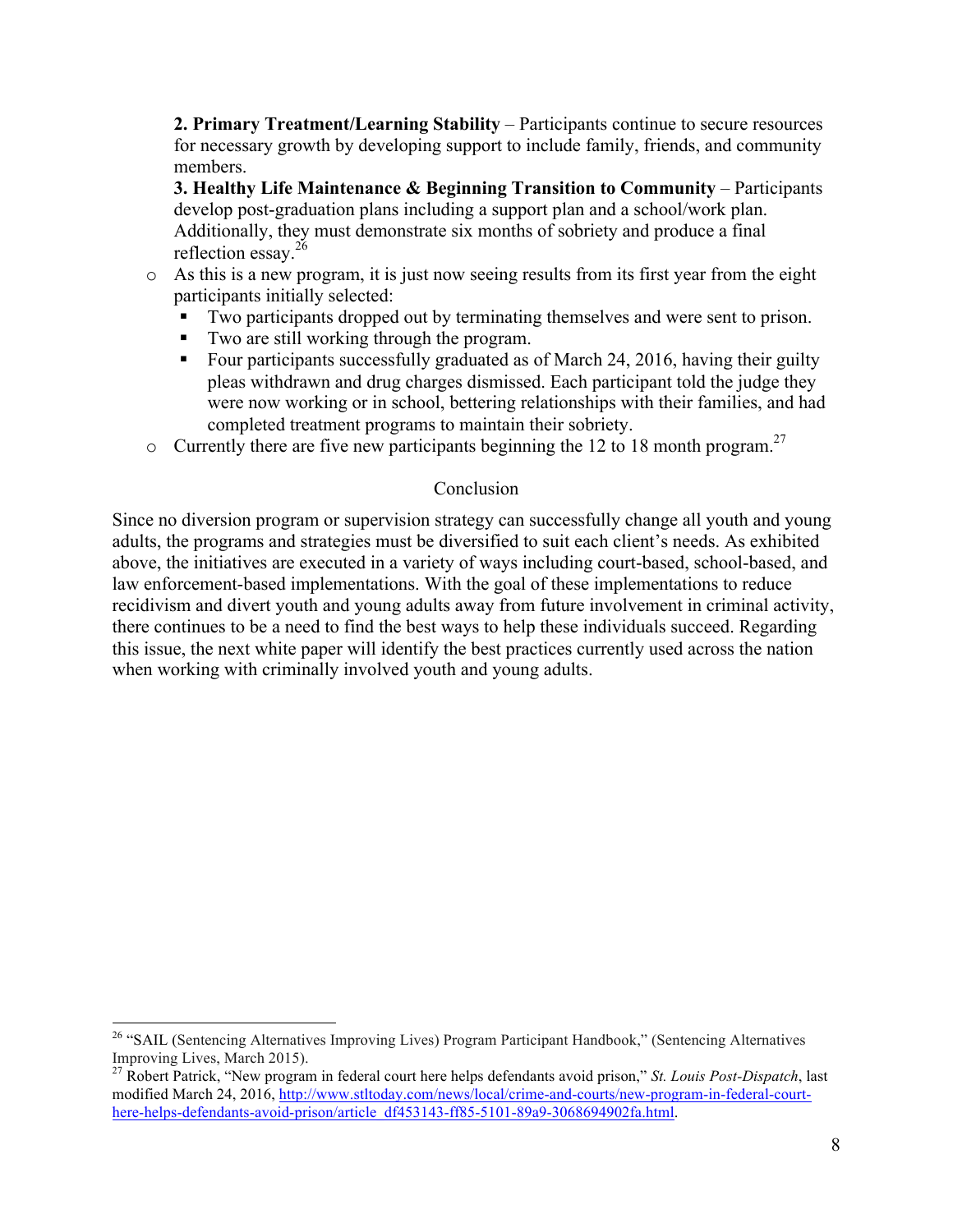#### **RESOURCES**

### **Juvenile Drug Court (JDC), (314) 552-2000**

A voluntary diversion program for youth who have been charged with a non-violent delinquency offense, and who have an alcohol or other drug abuse problem. The program is a commitment of a minimum of eight months and hopes to create positive changes in participants' lives by having them to become clean and sober. It also teaches youth better ways to cope with the trials and tribulations in their everyday lives. By successfully graduating from the program, the law violation is discharged.

http://www.stlcitycircuitcourt.com/DrugCourt/Juvenile%20Handbook.pdf

#### **Missouri Schoolwide Positive Behavior Support (MO SW-PBS), Moswpbs@missouri.edu**

The program aims to create safe and structured environments to better students' abilities to learn in school using research-based practices. This structure teaches appropriate behavior using a three-tiered model to provide the proper level of support depending on the student's needs. pbismissouri.org

#### **Innovative Career Academy (ICA), (314) 552-2000**

St. Louis Circuit Court Judge Jimmie Edwards created this program in 2009 for youth he saw in his courtroom that were struggling on their own. This is the only school in the United States overseen by a court system focusing on youth education and rehabilitation. The curriculum includes math, science, English, and history, and additionally seeks to challenge these youths' minds so they can develop useful and efficient skills. http://www.innovativeconceptacademy.com/home

#### **Gang Resistance Education and Training Program (GREAT), (314) 444-5968**

Established in 2006 by a partnership between the St. Louis Metropolitan Police Department and Area Resources for Community and Human Services (ARCHS), this program has worked to prevent violence and gang membership to over 2000 youth at the elementary and middle school levels. Currently nine police officers run the program through classroom visits and instruction. http://www.slmpd.org/great.shtml

## **Students Talk it Over with Police (STOP)**

Implemented in Milwaukee, Wisconsin in 2010, the program focuses on promoting a positive relationship between youth ages 12-17 and the police. Between both parties, the program seeks to decrease the number of chances for volatile encounters and to create a viable, positive relationship. In 2015 the St. Louis program began operating a 6-week education curriculum in seven schools with three of those schools having a second round of education. http://www.stopawards.com

#### **The Community Mental Health Liaison (CMHL), (573) 634-4626**

As part of the Strengthening Mental Health Initiative in 2013, CMHL was put into place to form better partnerships between Community Mental Health Centers, law enforcement, and the courts. The partnership works to have individuals with behavior or health issues gain better access to behavioral health treatment and avoid needless jail, prison, or hospital time. Now, statewide in Missouri there are 31 CMHLs.

http://www.mocoalition.org/#!community-mental-health-liasion/cvzg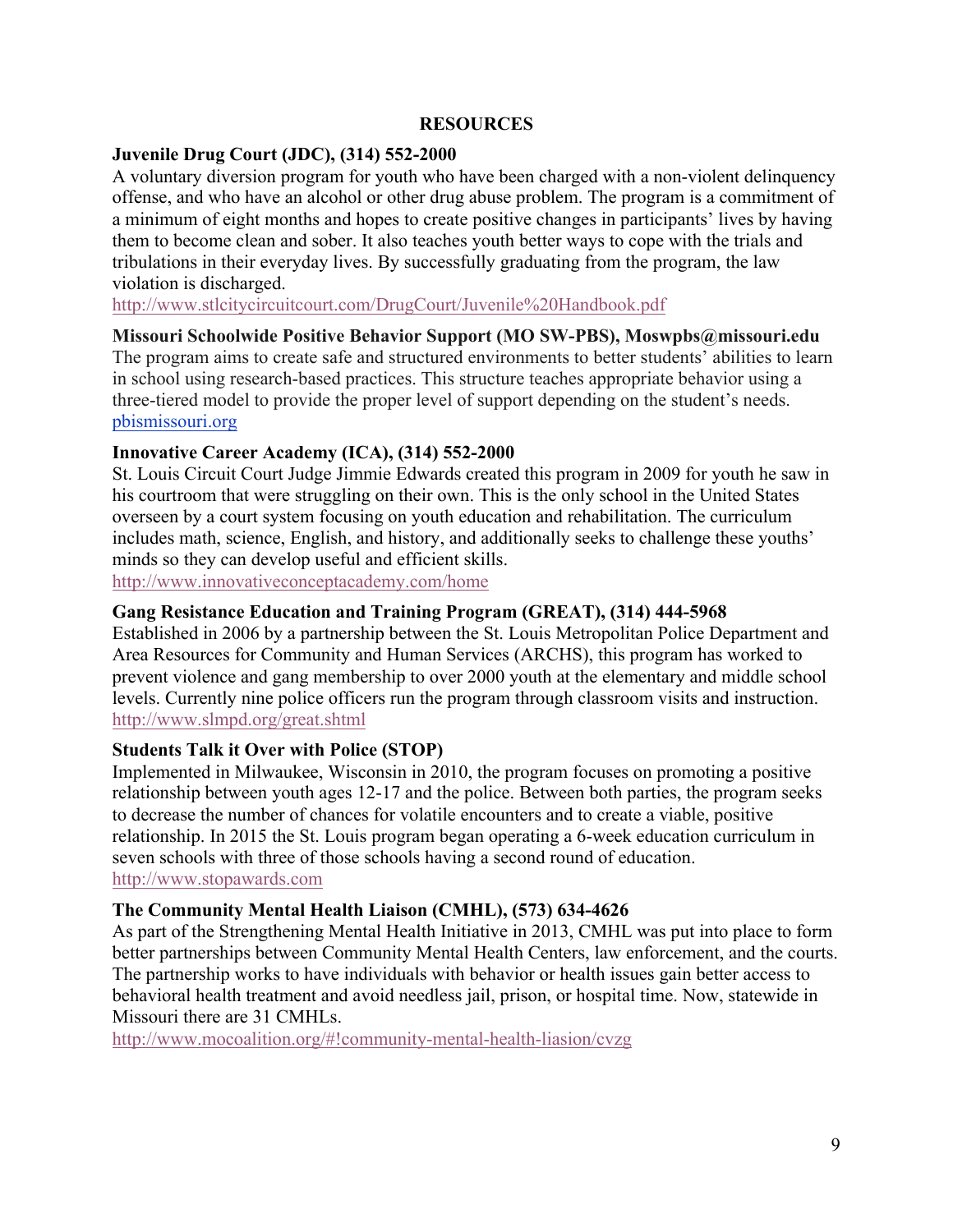## **Crisis Intervention Team (CIT), (314) 615-7117**

The goal is for law enforcement to provide positive crisis intervention to individuals with mental illnesses and/or substance abuse issues. By having law enforcement trained in areas like proper communication, counseling, and empathizing with individuals, they are able to handle these situations and assist without further escalation.

http://stlouisco.com/LawandPublicSafety/CrisisInterventionTeam

## **Pathway to Change, (573) 751-8488**

The Missouri Department of Corrections uses this form of offender management to build cognitive skills in individuals in order to address recidivism and criminal behaviors. The twelveweek program focuses on issues like decision making, values and attitude, relationships, and thinking errors.

http://doc.mo.gov/Documents/prob/SupervisionStrategies.pdf

## **Day Report, (573) 751-8488**

Missouri Probation and Parole utilizes this program for individuals with one year of supervision left and who have been unsuccessful with lower levels of supervision. It offers more structure and control over individuals who have two or more special needs on the needs scale, which are not included in the substance abuse category.

http://doc.mo.gov/Documents/prob/SupervisionStrategies.pdf

## **Community Partnership for Restoration (CPR) and Gang CPR, (314) 877-1000**

For CPR, Missouri Probation and Parole uses this program as a resource for parolees living in St. Louis City and for probationers sentenced in St. Louis City. The intensive supervision provided in this program offers substance abuse treatment and reparation boards, in addition to other services. For Gang CPR, Missouri Probation monitors documented male gang members closely in this intensive supervision program. The same services CPR offers are offered in Gang CPR, in addition to life skills.

http://doc.mo.gov/Documents/prob/ResourceGuide/EC.pdf

## **St. Louis County Choices Program, (314) 615-5245**

The St. Louis County Department of Justice Services offers this 90-day substance abuse program at the Justice Center to individuals sentenced by the St. Louis County Judicial Court. While in the program, individuals learn about addiction and its affects through classes and lectures, group sessions, and individual counseling. The program addresses main areas of concern through five phases: criminality, substance abuse, anger management, life management, and relapse prevention.

http://www.stlouisco.com/YourGovernment/CountyDepartments/JusticeServices/InmateProgram s

## **Felony Redirect, (314) 622-4941**

The program is offers services including behavior modification, education, job skills training and employment, and community service to redirect the participant into a more positive and productive lifestyle. Individuals are referred by defense attorneys, assistant circuit attorneys, and judges. Upon successful completion of all terms of the contract, the participant's plea of guilty is withdrawn and the Circuit Attorney's Office dismisses the charges.

http://www.circuitattorney.org/Felony%20Redirect%20Program.aspx